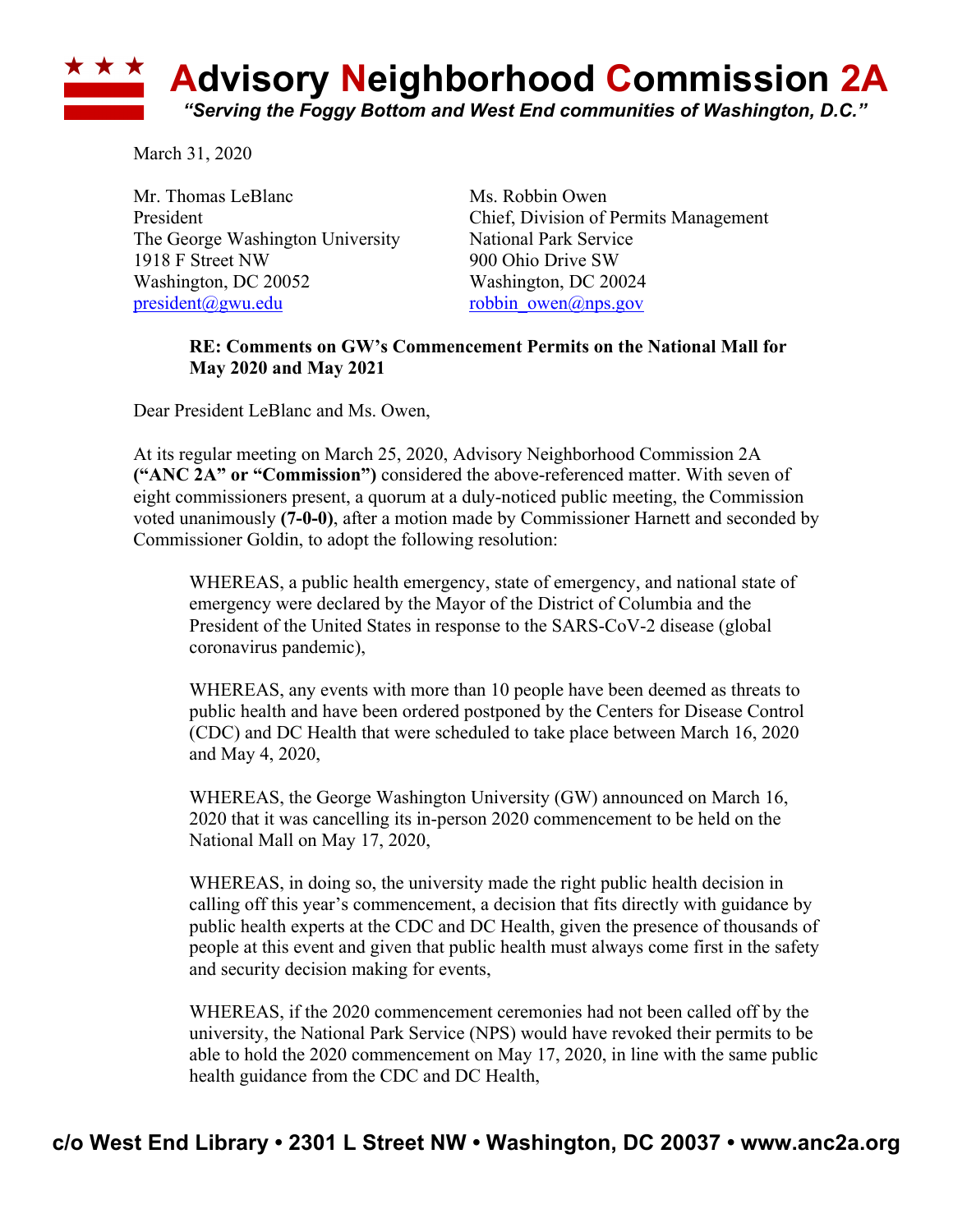## **Advisory Neighborhood Commission 2A** *"Serving the Foggy Bottom and West End communities of Washington, D.C."*

WHEREAS, however, the Commission has a vested interest in providing continuity to the programs, events, and services that this community has developed around for decades after this public health emergency concludes,

WHEREAS, permanently cancelling the in-person commencement for the Class of 2020 would not have been acceptable to the Commission or to the thousands of students and families that have and will continue to invest in the Foggy Bottom and West End neighborhoods,

WHEREAS, especially for immigrant, first generation families that have invested and overcome so much over years and decades to get to this moment, they would feel robbed of a capstone to their educational careers and would not be able to receive the validation that all their sacrifices were worth it, and

WHEREAS, a petition of more than 7,500 students was signed in less than 72 hours to call on the university to reschedule an in-person Class of 2020 commencement on the National Mall for a date after the public health emergency ends.

THEREFORE, BE IT RESOLVED that the Commission thanks the George Washington University for deciding on March 23, 2020 to invite its graduates of the Class of 2020 to the Class of 2021 commencement on the National Mall, currently scheduled to take place in May 2021.

BE IT FURTHER RESOLVED that the Commission supports the modification of George Washington University's long-standing annual permit application to host its commencement on the National Mall to support a footprint twice it's typical size, to accommodate the addition of the Class of 2020 and their families, for a single day event, or for an event with two separate class ceremonies held on different days, using the standard size permit application.

BE IT FURTHER RESOLVED that the Commission urges the George Washington University to hold separate school-specific graduations for the Class of 2020 and the Class of 2021.

BE IT FURTHER RESOLVED that the Commission urges the National Park Service to undertake any legally sufficient measure alongside the George Washington University to advance this National Mall permit application.

Commissioners James Harnett (2A08@anc.dc.gov) and Patrick Kennedy  $(2A01@anc.de.gov)$  are the Commission's representatives in this matter.

ON BEHALF OF THE COMMISSION.